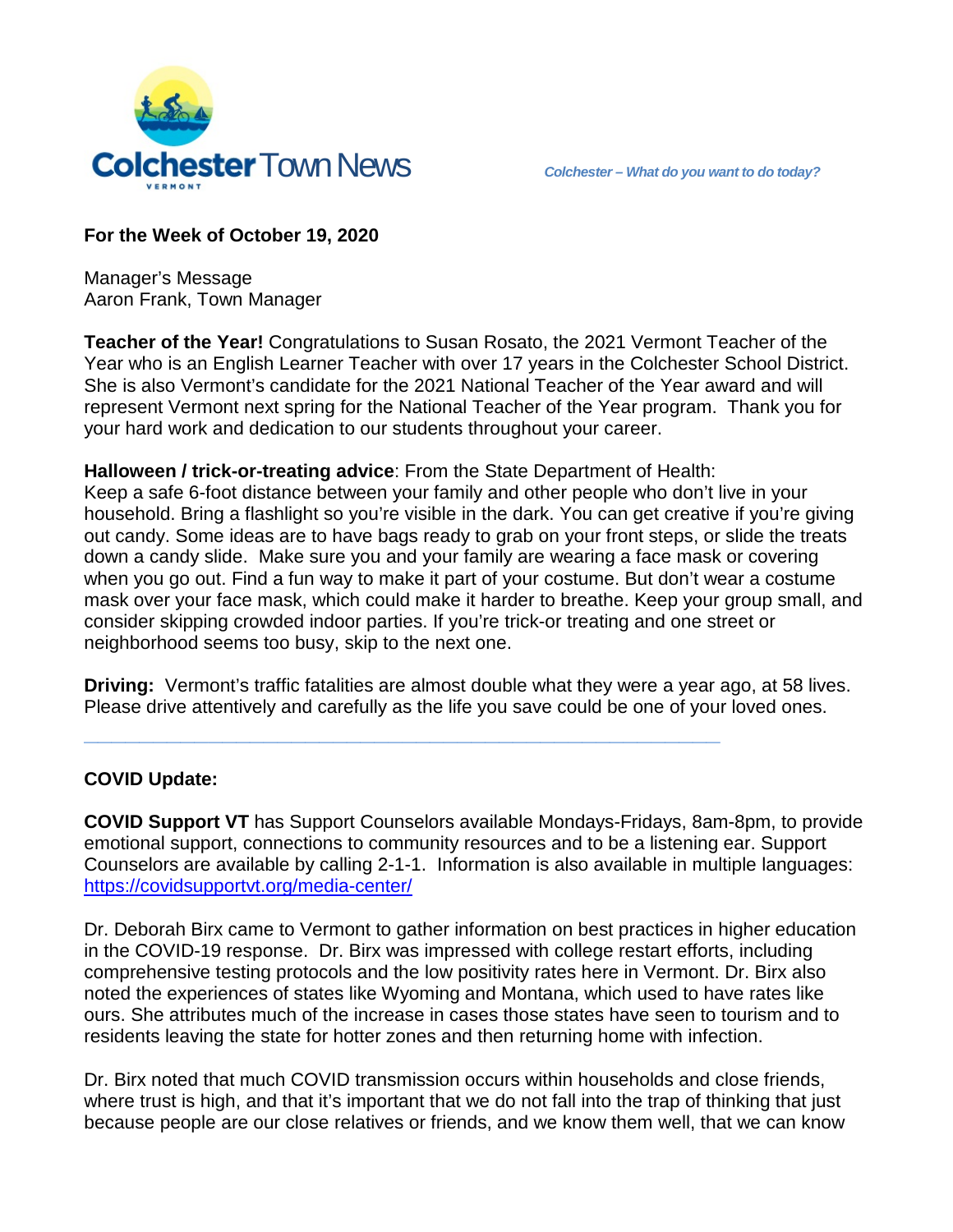

with certainty whether or not they may have been exposed to the virus – especially if they live in an area where incidence of COVID is higher.

Dr. Levine of the State Health Department reminds Vermonters:

- Think about any travel plans carefully and check the travel map.
- The vast majority of the region now requires a quarantine: Either for 14 days, or with a negative PCR test on or after day 7 of quarantine.
- Know what it means to quarantine staying home and away from other people.

**State of Emergency:** Governor Scott extended the State of Emergency to November 15, 2020 [https://governor.vermont.gov/sites/scott/files/documents/ADDENDUM%206%20TO%20AMEN](https://governor.vermont.gov/sites/scott/files/documents/ADDENDUM%206%20TO%20AMENDED%20AND%20RESTATED%20EXECUTIVE%20ORDER%2001-20.pdf) [DED%20AND%20RESTATED%20EXECUTIVE%20ORDER%2001-20.pdf](https://governor.vermont.gov/sites/scott/files/documents/ADDENDUM%206%20TO%20AMENDED%20AND%20RESTATED%20EXECUTIVE%20ORDER%2001-20.pdf)

**State/Regional/National COVID Numbers, Trends and Modeling:** National trends show increasing cases, positivity rates, and hospitalizations in all regions of the country with the greatest in the upper mid-west; Northeast cases are trending up but less sharply than in March; In Vermont, cases are up slightly, but less than in June and far less than in March ; the rates for the percentage of emergency department visits with COVID-19 symptoms, viral growth and reproduction, and the test positivity rate remain low and stable.

Vermont is sixth highest in per capita testing nationally; K-12 and Higher Education Update; Substantially reduced regional travel without quarantine, from 11.5M in July to 1.9M: [https://dfr.vermont.gov/sites/finreg/files/doc\\_library/dfr-covid19-modeling-092920.pdf](https://dfr.vermont.gov/sites/finreg/files/doc_library/dfr-covid19-modeling-092920.pdf)



**Weekly Summary of Vermont COVID-19 Data:** Contact tracing efforts, impacts by age and race, health care worker cases, testing and positivity. https://www.healthvermont.gov/sites/default/files/documents/pdf/COVID19-Weekly-Data-Summary-10-16-2020.pdf

**Cases in Colchester: 72 as of 10/14/2020**. This increased by one since last week. This is total known cases, not current cases. [https://www.healthvermont.gov/response/coronavirus](https://www.healthvermont.gov/response/coronavirus-covid-19/current-activity-vermont#town)[covid-19/current-activity-vermont#town](https://www.healthvermont.gov/response/coronavirus-covid-19/current-activity-vermont#town)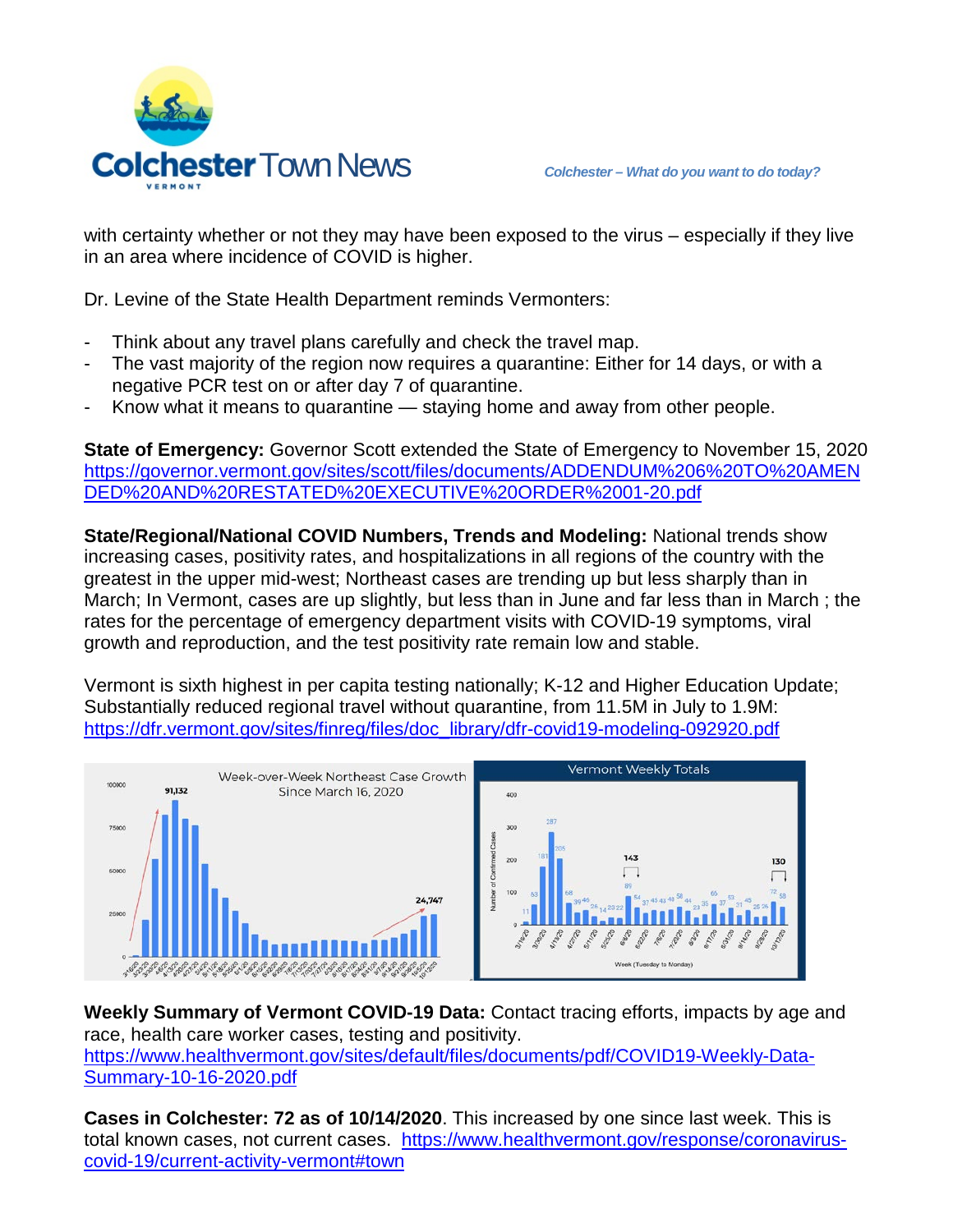

Parks and Recreation Glen Cuttitta, Director

Park and path users are still encouraged to physically distance and wear a mask when unable to distance.

**\_\_\_\_\_\_\_\_\_\_\_\_\_\_\_\_\_\_\_\_\_\_\_\_\_\_\_\_\_\_\_\_\_\_\_\_\_\_\_\_\_\_\_\_\_\_**

Colchester park playgrounds are open with signage indicating they are not cleaned or disinfected. Users are encouraged to keep physical distancing and wash or sanitize hands before and after use.

This year we are going to electronic program brochures. Find the fall programs brochure on our website at:<https://colchestervt.gov/DocumentCenter/View/6276/2020FallBrochure>

Bayside and Airport Park bathrooms will close the week of October 26<sup>th</sup>. We left them open longer into the fall than in the past.

Park staff is continuing miscellaneous maintenance such as mowing, trimming, and basic repairs.

Visit<https://colchestervt.gov/333/Parks-Recreation> or call 802-264-5640.

**\_\_\_\_\_\_\_\_\_\_\_\_\_\_\_\_\_\_\_\_\_\_\_\_\_\_\_\_\_\_\_\_\_\_\_\_\_\_\_\_\_\_\_\_\_\_\_**

Colchester Police Department Chief Doug Allen

On September 22nd Colchester Police investigated the first fatal motor vehicle crash that we've had in over three years. Two other occupants of the involved vehicles suffered serious injuries in the head-on crash. Our thoughts are with the victims and their loved ones. Our thanks also go to the first responders who had to deal with a difficult and stressful scene.

While motor vehicle crashes in Colchester remain lower than at this same time last year, fatal crashes around Vermont are seeing a sharp increase. *As of October 8th, there had been 57 fatalities in Vermont this year compared to 31 at this same time in 2019*. We ask all motorists to drive sober, use seat belts and child safety restraints correctly, keep speed down, and avoid use of a cell phone or other hand held device that distracts from safe driving.

Since September 19<sup>th</sup>, CPD has responded to 810 calls for service. These calls resulted in 46 arrests for criminal violations including Violating Abuse Prevention Orders, Aggravated Assault, and Retail Theft, among others.

For more about Colchester Police Department visit<http://colchestervt.gov/police>